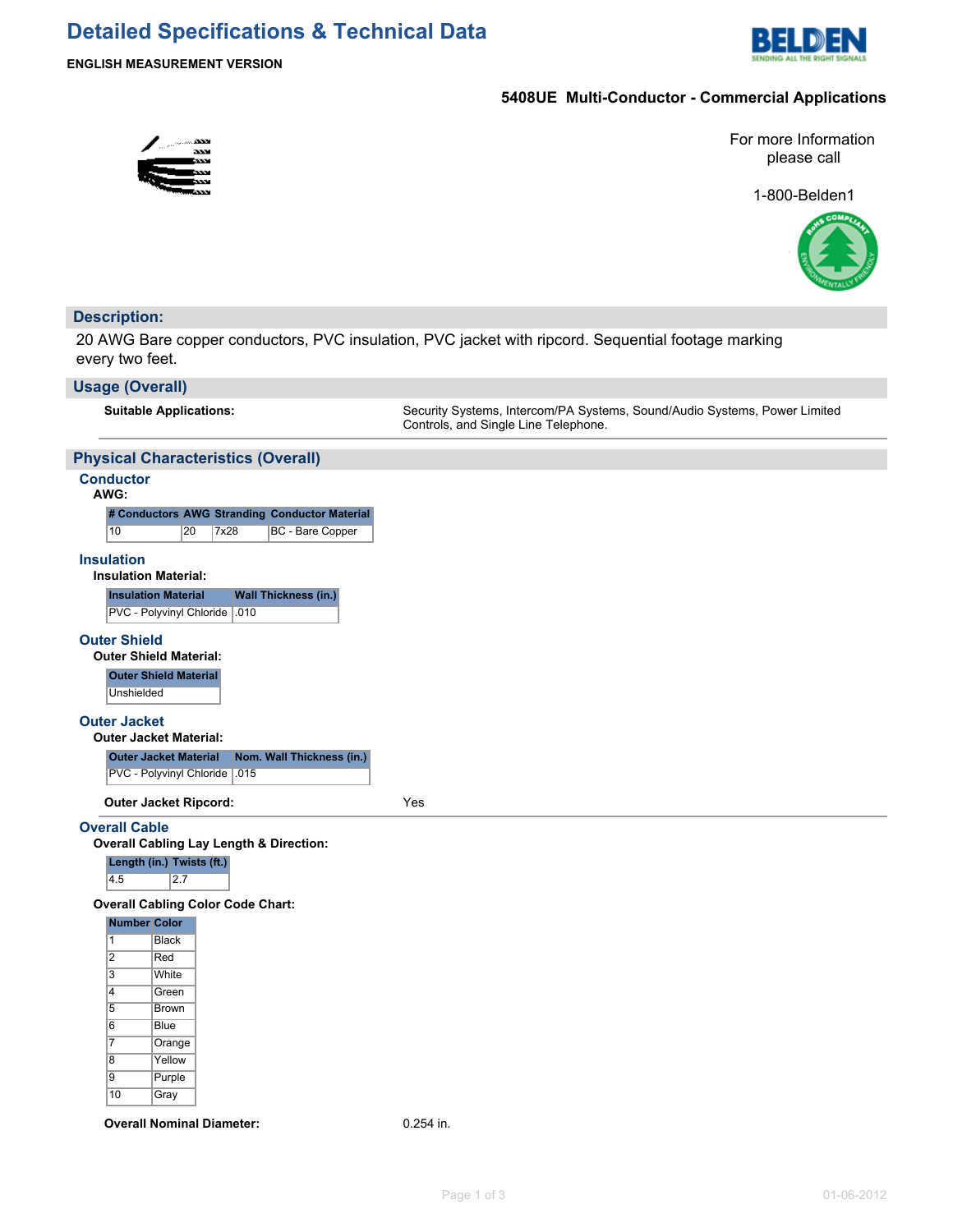# **Detailed Specifications & Technical Data**



**Put Ups and Colors:**



## **5408UE Multi-Conductor - Commercial Applications**

| <b>Mechanical Characteristics (Overall)</b>                                                                                  |                       |
|------------------------------------------------------------------------------------------------------------------------------|-----------------------|
| <b>Operating Temperature Range:</b>                                                                                          | -20°C To +75°C        |
| <b>UL Temperature Rating:</b>                                                                                                | $75^{\circ}$ C        |
| <b>Bulk Cable Weight:</b>                                                                                                    | 49.900 lbs/1000 ft.   |
| <b>Max. Recommended Pulling Tension:</b>                                                                                     | 126 lbs.              |
| Min. Bend Radius (Install)/Minor Axis:                                                                                       | 2.500 in.             |
|                                                                                                                              |                       |
| <b>Applicable Specifications and Agency Compliance (Overall)</b><br><b>Applicable Standards &amp; Environmental Programs</b> |                       |
| NEC/(UL) Specification:                                                                                                      | <b>CMR</b>            |
| <b>NEC Articles:</b>                                                                                                         | 800                   |
| <b>CEC/C(UL) Specification:</b>                                                                                              | <b>CMG</b>            |
| <b>EU CE Mark:</b>                                                                                                           | Yes                   |
| EU Directive 2000/53/EC (ELV):                                                                                               | Yes                   |
| EU Directive 2002/95/EC (RoHS):                                                                                              | Yes                   |
| EU RoHS Compliance Date (mm/dd/yyyy):                                                                                        | 04/01/2005            |
| EU Directive 2002/96/EC (WEEE):                                                                                              | Yes                   |
| EU Directive 2003/11/EC (BFR):                                                                                               | Yes                   |
| CA Prop 65 (CJ for Wire & Cable):                                                                                            | Yes                   |
| MII Order #39 (China RoHS):                                                                                                  | Yes                   |
| <b>Flame Test</b>                                                                                                            |                       |
| <b>UL Flame Test:</b>                                                                                                        | UL1666 Vertical Shaft |
| C(UL) Flame Test:                                                                                                            | FT4                   |
| <b>Plenum/Non-Plenum</b>                                                                                                     |                       |
| Plenum (Y/N):                                                                                                                | No                    |
| <b>Plenum Number:</b>                                                                                                        | 6408UE                |
| <b>Surface Printing (Overall)</b>                                                                                            |                       |
| <b>Electrical Characteristics (Overall)</b>                                                                                  |                       |
| Nom. Capacitance Conductor to Conductor:                                                                                     |                       |
| Capacitance (pF/ft)<br>26                                                                                                    |                       |
| Nom. Conductor DC Resistance:<br>DCR @ 20°C (Ohm/1000 ft)<br>10.2                                                            |                       |
| Max. Operating Voltage - UL:<br><b>Voltage</b><br>300 V RMS                                                                  |                       |
| <b>Max. Recommended Current:</b><br><b>Current</b><br>2.6 Amps per conductor @ 25°C                                          |                       |
| <b>Related Documents:</b>                                                                                                    |                       |
| No related documents are available for this product                                                                          |                       |

**Item # Putup Ship Weight Color Notes Item Desc**